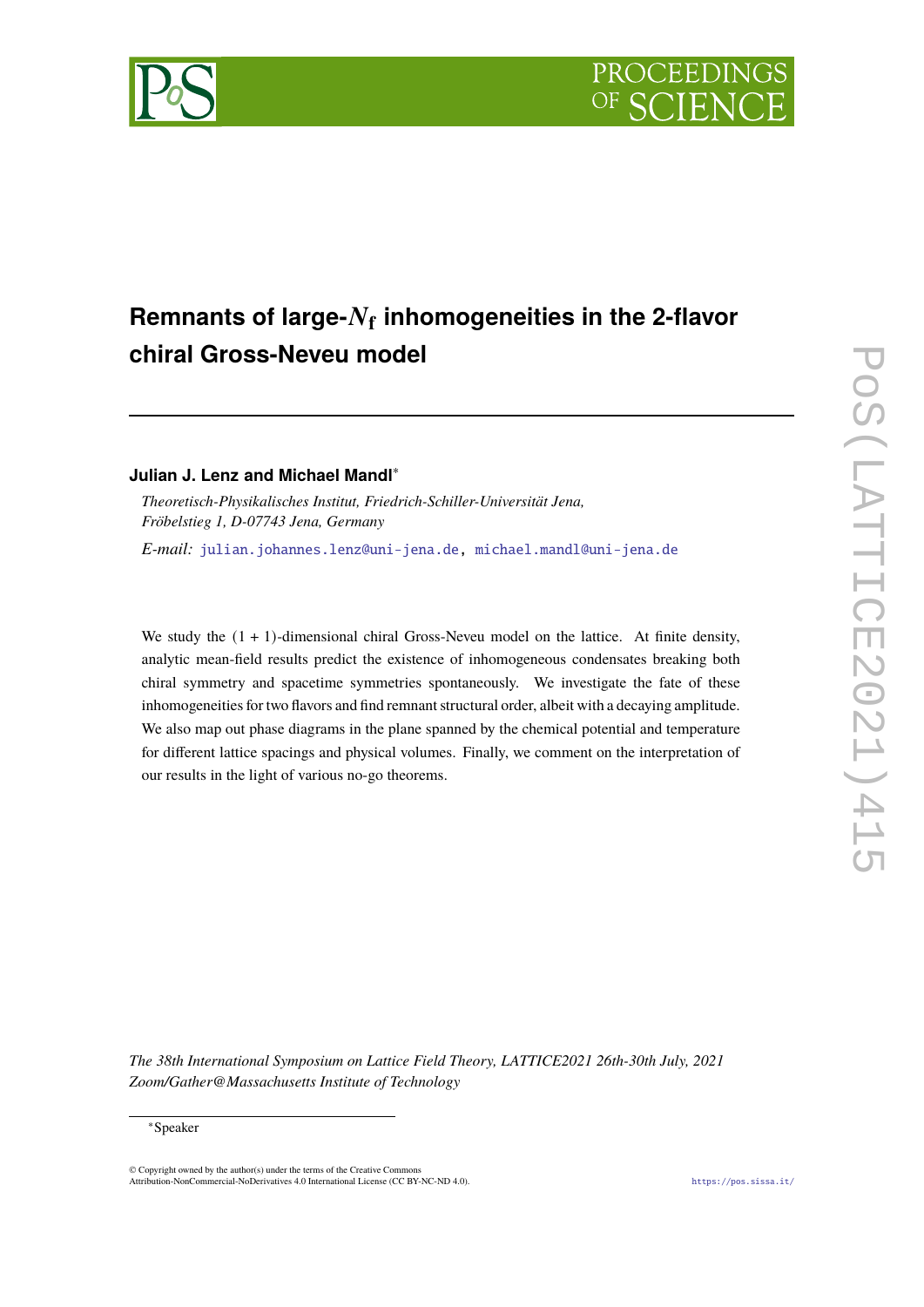### **1. Introduction**

Despite tremendous efforts, only very little is known about the phase diagram of Quantum Chromodynamics (QCD), the theory governing the strong interactions, at high baryon density and low temperature. This is because in this region first-principles lattice methods cannot be applied due to the complex-action problem.

An alternative approach is to study effective theories or toy models, e.g. of the Nambu-Jona-Lasinio (NJL) [\[1\]](#page-7-0) or Gross-Neveu (GN) [\[2\]](#page-7-1) type. They are purely fermionic theories and, despite their apparent simplicity, share various important features with QCD, such as renormalizability (in low dimensions), asymptotic freedom, chiral symmetry and its potential spontaneous breakdown. It is the latter feature that we shall be concerned with in this contribution.

It has become clear  $[3-5]$  $[3-5]$  (see also  $[6]$  for a review) that the  $(1+1)$ -dimensional versions of a number of GN- or NJL-type models exhibit inhomogeneous condensates, indicating the breakdown of a combination of chiral symmetry and spacetime symmetries, at least for an infinite number of fermion flavors  $N_f$  (or on a mean-field level). Very recently it was revealed by a large-scale lattice study that in the conventional  $\mathbb{Z}_2$ -symmetric GN model in 1 + 1 dimensions a similar observation also holds for finite  $N_f$  [\[7,](#page-7-5) [8\]](#page-7-6). In this work we present an analogous study of the  $U(1)$ -symmetric chiral GN (cGN) model (see also [\[9\]](#page-7-7)).

#### **2. The chiral Gross-Neveu model**

The cGN model is defined by its Lagrangian,

<span id="page-1-0"></span>
$$
\mathcal{L} = \bar{\psi}i\partial\psi + \frac{g^2}{2N_f} \left( (\bar{\psi}\psi)^2 + (\bar{\psi}i\gamma_*\psi)^2 \right) , \qquad (1)
$$

where  $\psi$  implicitly combines  $N_f$  flavors of two-component spinors and  $\gamma_* = i\gamma_0\gamma_1$  is the twodimensional analogon of  $\gamma_5$ . In addition to spacetime and flavor symmetries the theory is invariant under continuous axial  $U(1)$  transformations,

$$
\psi \to e^{i\alpha \gamma_*} \psi \ , \quad \bar{\psi} \to \bar{\psi} \, e^{i\alpha \gamma_*} \ , \quad \alpha \in \mathbb{R} \ . \tag{2}
$$

It is a common practice to trade the four-fermion terms in [\(1\)](#page-1-0) for auxiliary scalar and pseudoscalar fields  $\sigma$  and  $\pi$ , giving the equivalent Lagrangian

$$
\mathcal{L} = i\bar{\psi} \left( \partial \!\!\!/ + \sigma + i\gamma_* \pi + \mu \gamma_0 \right) \psi + \frac{N_f}{2g^2} \left( \sigma^2 + \pi^2 \right) \,, \tag{3}
$$

where we have also introduced a chemical potential  $\mu$  in the usual way. The expectation values of these auxiliary fields are related via Dyson-Schwinger equations to the chiral and pseudoscalar condensates,

<span id="page-1-1"></span>
$$
\langle \bar{\psi}\psi \rangle = \frac{iN_f}{g^2} \langle \sigma \rangle \ , \quad \langle \bar{\psi}\gamma_*\psi \rangle = \frac{N_f}{g^2} \langle \pi \rangle \ . \tag{4}
$$

The cGN model has been solved analytically for finite  $\mu$  and temperature T in the limit  $N_f \to \infty$  [\[3,](#page-7-2) [4\]](#page-7-8). It shows a  $\mu$ -independent critical temperature  $T_c \approx 0.567 \rho_0$ , where  $\rho_0 = \langle \rho \rangle_{T=0=\mu}$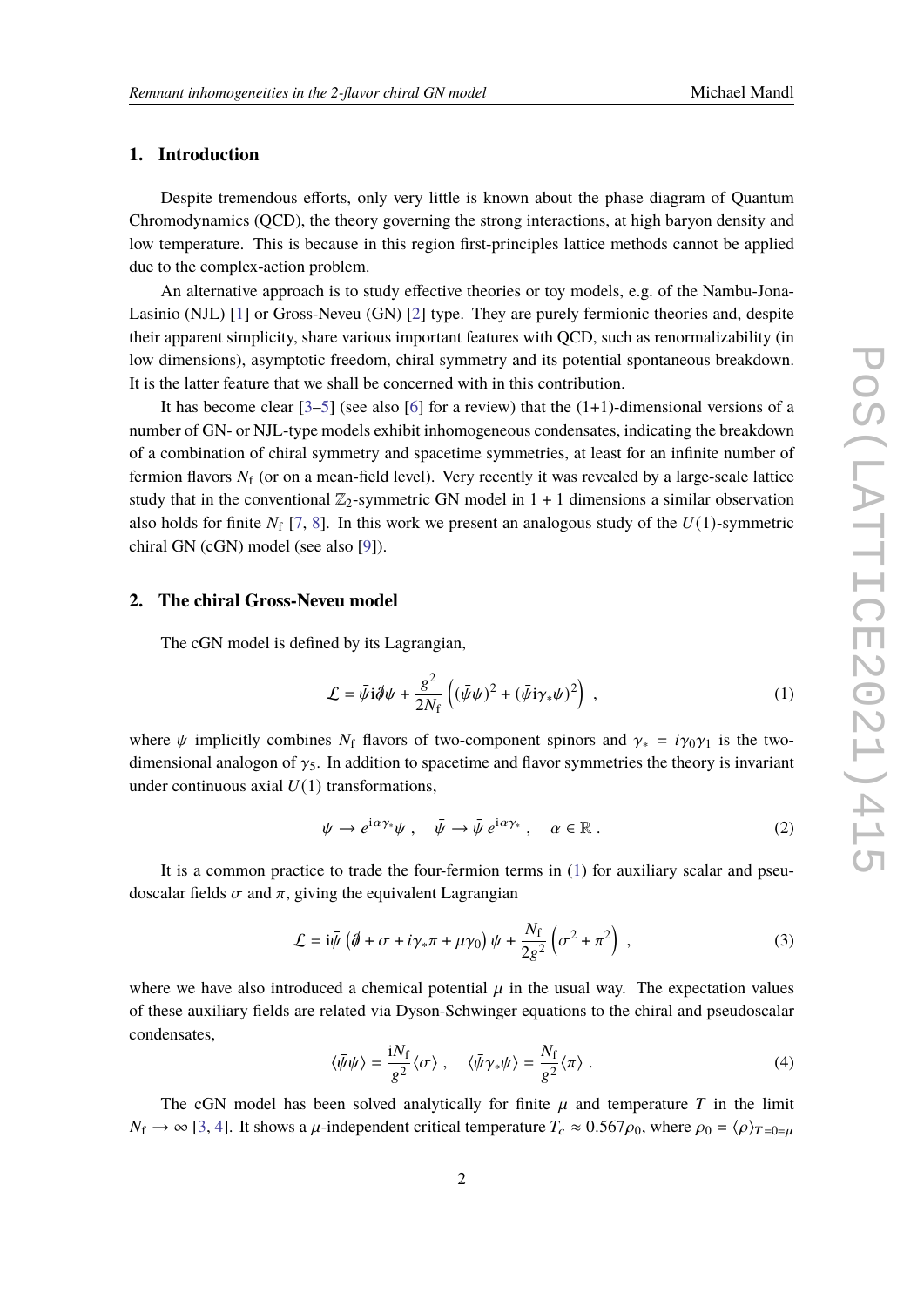<span id="page-2-0"></span>

**Figure 1:** Large- $N_f$  phase diagram showing a symmetric phase above and an inhomogeneous chiral spiral phase below  $T_c$ , see also [\[4\]](#page-7-8).

and  $\rho^2 = \sigma^2 + \pi^2$  [\[10\]](#page-7-9). Above  $T_c$  the theory is in a chirally symmetric phase with vanishing  $\langle \bar{\psi} \psi \rangle$ and  $\langle \bar{\psi} \gamma_* \psi \rangle$  , while below  $T_c$  one finds inhomogeneous condensates,

$$
\langle \bar{\psi}\psi \rangle(x) = \rho(T)\cos(2\mu x) , \quad \langle \bar{\psi}\gamma_*\psi \rangle(x) = -\rho(T)\sin(2\mu x) , \tag{5}
$$

which together are called the *chiral spiral* [\[3\]](#page-7-2). Its amplitude  $\rho(T)$  depends on the temperature but not on the chemical potential while its wave number  $k = 2\mu$  is only  $\mu$ -dependent. We depict the large- $N_f$  phase diagram in the  $(\mu, T)$  plane in Fig. [1.](#page-2-0)

This work, along with [\[9\]](#page-7-7), serves to answer the question whether the inhomogeneous condensates are purely a large- $N_f$  artifact or if instead there is a remnant structural order even at finite flavor number, where quantum fluctuations are no longer suppressed. For the  $\mathbb{Z}_2$ -symmetric GN model this question has been answered in [\[7,](#page-7-5) [8\]](#page-7-6), where the inhomogeneities were shown to survive the continuum limit even for  $N_f = 2$ . There are, however, numerous no-go theorems [\[11](#page-7-10)[–13\]](#page-8-0) that prohibit the spontaneous breaking of continous symmetries in low dimensions. While the participation of external symmetries at finite density invites subtle discussions about their applicability, there is no doubt about their validity at vanishing chemical potential. All in all, the interpretation of these results a rather delicate issue, c.f. [\[7\]](#page-7-5).

#### **3. Correlators and related quantities**

We study the cGN model [\(3\)](#page-1-1) on a finite two-dimensional spacetime lattice with  $N_t$  and  $N_s$ points in the temporal and spatial directions respectively, using the chiral SLAC derivative [\[14,](#page-8-1) [15\]](#page-8-2) as the fermion discretization of choice. Since the previous works [\[7,](#page-7-5) [8\]](#page-7-6) focused on the case  $N_f = 8$ , in which the results resembled the large- $N_f$  findings in many ways, we shall be concerned with  $N_f = 2$  in this contribution with the goal of better understanding the effect of fluctuations. In order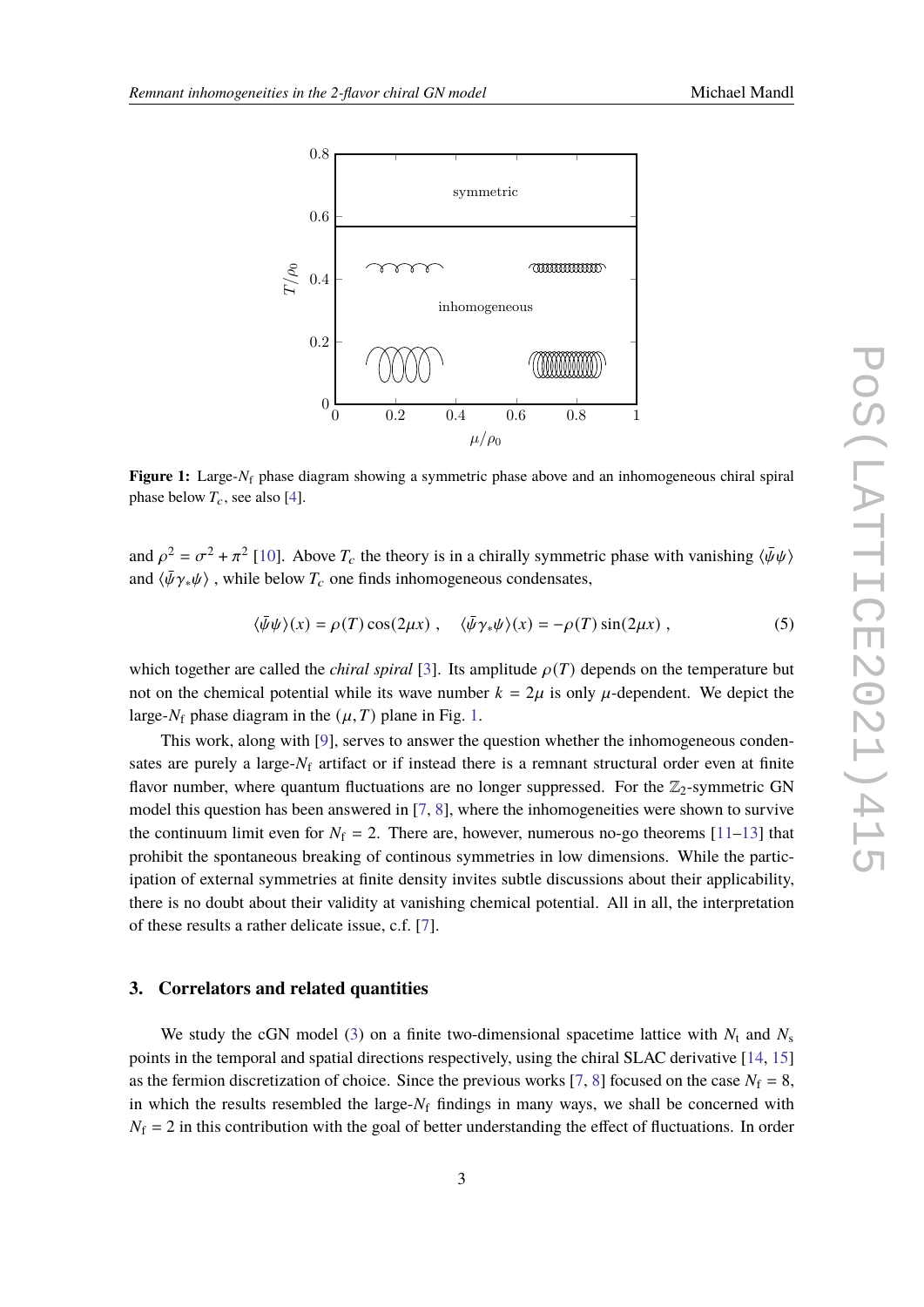<span id="page-3-0"></span>

**Figure 2:** Chiral spiral on a lattice with  $N_s = 63$ ,  $T/\rho_0 \approx 0.030$ ,  $\mu/\rho_0 \approx 0.88$  and  $a\rho_0 \approx 0.46$ .

to facilitate comparisons with large- $N_f$  results we use the quantity

<span id="page-3-1"></span>
$$
\rho_0 = \left\langle \sqrt{\sigma^2 + \pi^2} \right\rangle_{T \approx 0 = \mu} \tag{6}
$$

to set the scale. We simulate lattices with different lattice spacings  $a$  as well as spatial extents  $L = N_s a$  to study finite-size and discretization effects. We refer to previous works for details on the lattice setup [\[7,](#page-7-5) [9\]](#page-7-7), implementation [\[16\]](#page-8-3) and the exact scale-setting procedure [\[9\]](#page-7-7), the latter of which is quite a subtle affair.

It has proven useful in the past to probe for inhomogeneous phases by studying the spatial correlation functions of the auxiliary fields,

$$
C_{\sigma\sigma}(x) = \frac{1}{N_t N_s} \sum_{t,y} \langle \sigma(t, y + x) \sigma(t, y) \rangle,
$$
  
\n
$$
C_{\sigma\pi}(x) = \frac{1}{N_t N_s} \sum_{t,y} \langle \sigma(t, y + x) \pi(t, y) \rangle,
$$
\n(7)

where the sums run over all lattice points. Their use avoids cancellations due to the exact preservation of all symmetries in the finite volume and instead pronounces the common structures of the generated Monte-Carlo configurations.

We show a 3D plot of typical spatial correlators we find at low  $T = 1/N_t a$  and intermediate to high  $\mu$  in Fig. [2.](#page-3-0) We see that there is indeed structural order at finite  $N_f$ . It is important to stress at this point that this is likely no perfect long-range order. Otherwise, that would imply spontaneous symmetry breaking which is prohibited by the no-go theorems mentioned above. Indeed, the amplitude of the chiral spiral decays with  $x$  (see also the left plot of Fig. [3\)](#page-4-0), indicating some sort of *quasi-long-range* order.

Analytical studies at vanishing [\[17\]](#page-8-4) and finite [\[9\]](#page-7-7) density find a massive phase at finite temperature that becomes critical at  $T = 0$ . Thus, we expect the correlators to decay exponentially with a thermal mass that vanishes as  $T \rightarrow 0$ . To investigate this issue we show in Fig. [3](#page-4-0) a comparision between the spatial correlation functions at low and high temperature. Indeed, while still oscillatory, the correlators decay more rapidly as one increases the temperature supporting the analytical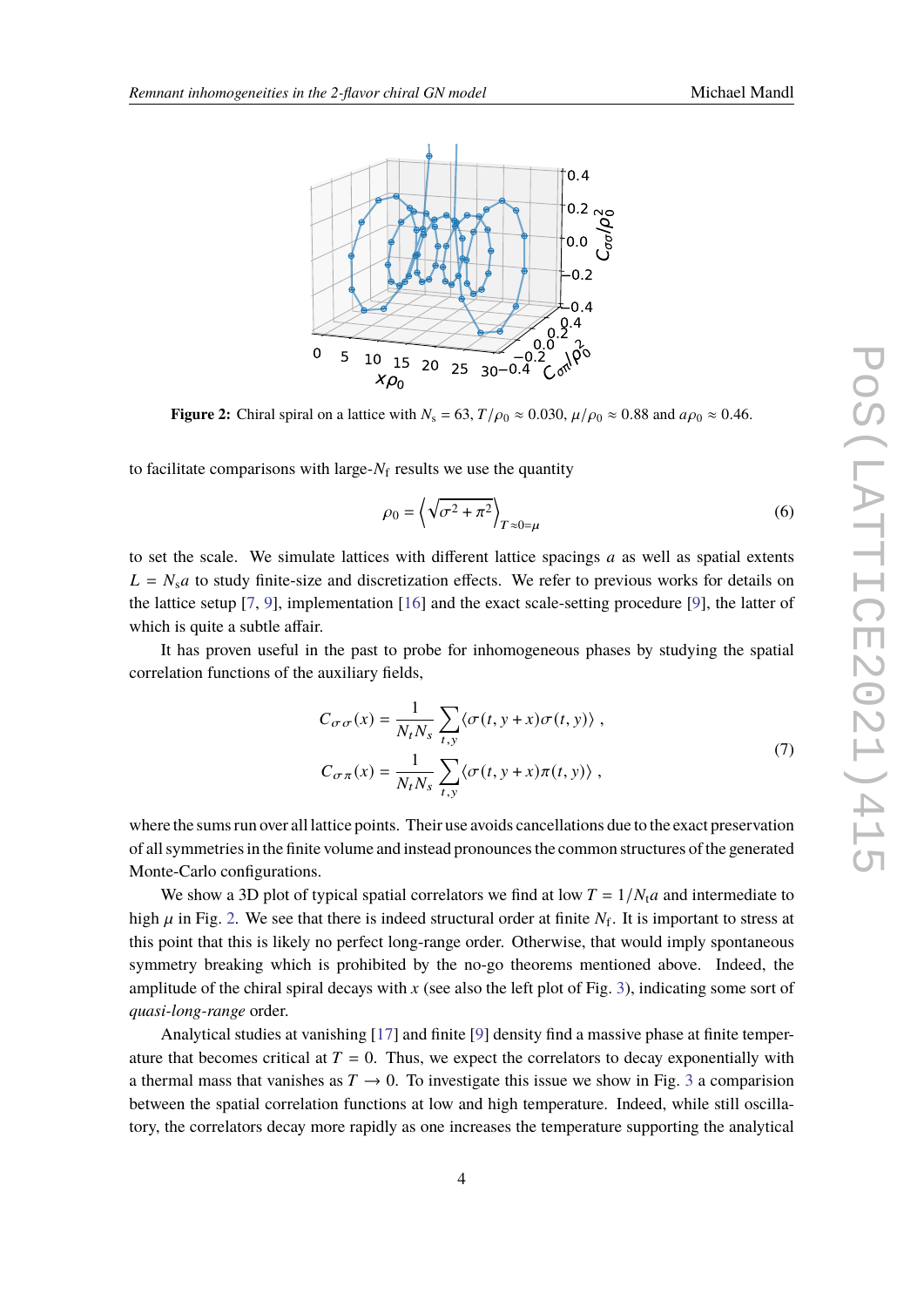<span id="page-4-0"></span>

**Figure 3:** Spatial correlation functions  $C_{\sigma\sigma}(x)$  and  $C_{\sigma\pi}(x)$  on a lattice with  $N_s = 63$ ,  $\mu/\rho_0 \approx 0.88$  and  $a\rho_0 \approx 0.46$  for two different temperatures.

claims. Our results are also consistent with the "quantum spin liquid" scenario discussed in [\[18\]](#page-8-5). We remark that this decrease of correlation functions does not occur in the large- $N_f$  limit and is thus caused by fluctuations (see also [\[19\]](#page-8-6)).

Our main interest in this contribution is to study the phase diagram of the  $(1 + 1)$ -dimensional cGN model at  $N_f = 2$ . To condense an extensive study of the correlators [\(7\)](#page-3-1) we propose to study the two quantities

$$
C_{\text{short}} = \min_{x} C_{\sigma \sigma}(x) , \qquad (8)
$$

<span id="page-4-2"></span><span id="page-4-1"></span>
$$
C_{\text{long}} = \min_{x} \sqrt{C_{\sigma\sigma}^2(x) + C_{\sigma\pi}^2(x)} \,. \tag{9}
$$

In the limit of infinite flavor number non-vanishing values of these quantities would indicate spontaneous symmetry breaking. In this scenario, the sign of  $C_{short}$  (which was denoted as  $C_{min}$ in [\[7](#page-7-5)[–9\]](#page-7-7)) would discriminate inhomogeneous from homogeneous spontaneous symmetry breaking. For  $N_f = 2$ , where long-range order is most unlikely, one has to be more careful in their interpretation: Whenever  $C_{short}$  or  $C_{long}$  are positive (beyond noise), the system exhibits correlated patches of space that are of the order of the lattice volume. In that sense, correlations are at least quasi-long-ranged if the signal persists in the infinite-volume limit. A negative value of  $C_{short}$  indicates further that there are inhomogeneities on some scale. This scale, however, by no means has to be large, as is nicely illustrated by the right-hand plot of Fig. [3.](#page-4-0) In fact, negative values of  $C_{short}$  will always stem from the short-range behavior, no matter if correlations persist on larger scales or not, because the correlations are largest on short scales. We summarize this discussion in Tab. [1.](#page-5-0)

One should note that neither  $C_{short}$  nor  $C_{long}$  is a local observable and it is therefore questionable if they could be considered as legitimate order parameters. However, at finite  $N_f$  there is most likely no long-range order in the strict sense to be found.

#### **4. Phase diagrams**

We study phase diagrams in the  $(\mu, T)$  plane using [\(8\)](#page-4-1) and [\(9\)](#page-4-2). In order to quantify finitevolume effects we performed an infinite-volume extrapolation at fixed lattice spacing and show the results in Fig. [4.](#page-6-0)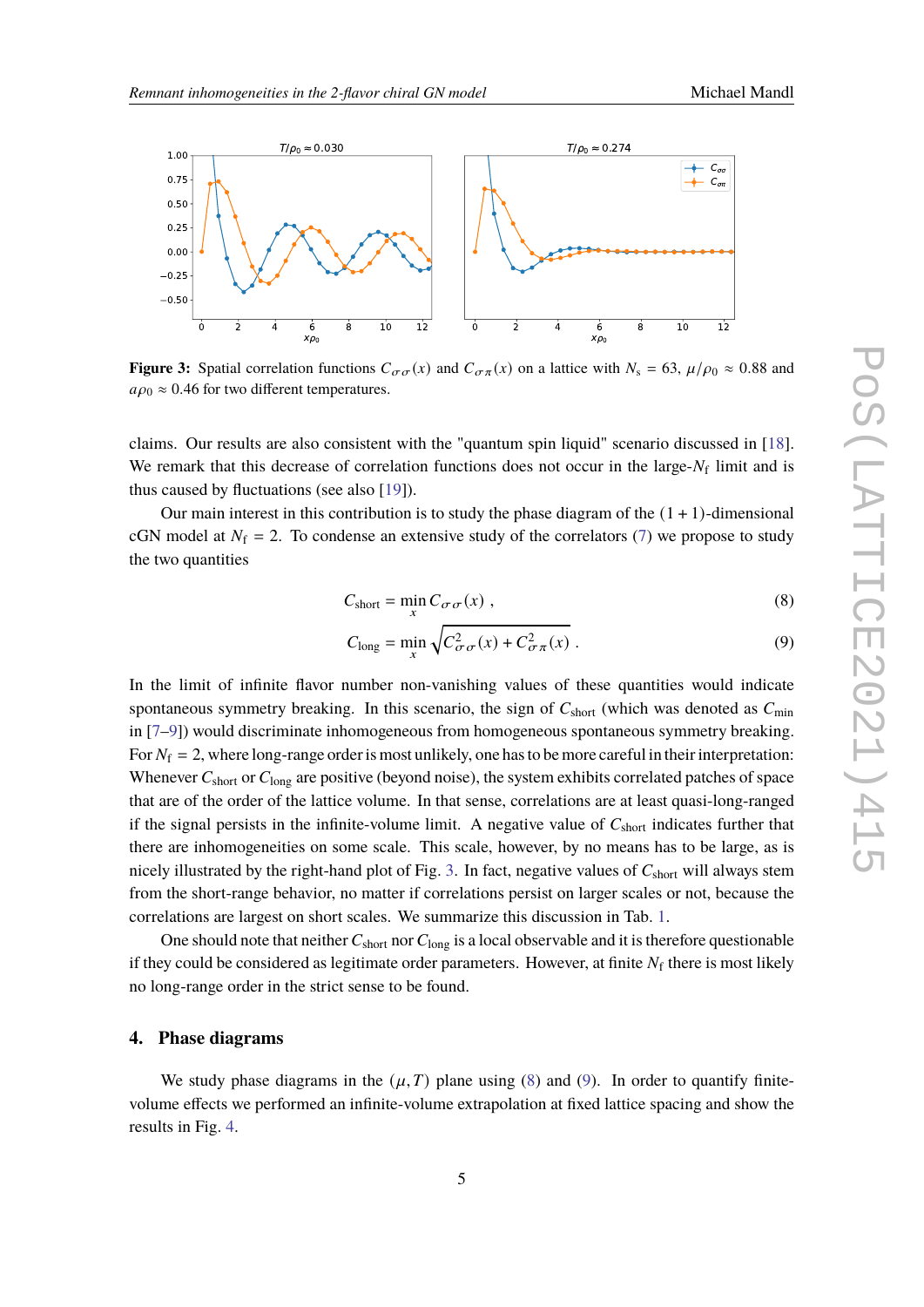|             | $C_{short}$    |                                                                | $C_{\text{long}}$  |               |
|-------------|----------------|----------------------------------------------------------------|--------------------|---------------|
|             | $N_f = \infty$ | $N_{\rm f}=2$                                                  | $N_{\rm f}=\infty$ | $N_{\rm f}=2$ |
| > 0         | hom. broken    | hom. (quasi-)long-ranged broken (any kind) (quasi-)long-ranged |                    |               |
| $\approx$ 0 | symmetric      | short-ranged                                                   | symmetric          | short-ranged  |
| < 0         | inhom. broken  | any inhomogeneities                                            |                    |               |

<span id="page-5-0"></span>**Table 1:** Interpretation of the quantities [\(8\)](#page-4-1) and [\(9\)](#page-4-2) for  $N_f = \infty$ , with the possibility of spontaneous symmetry breaking, and for  $N_f = 2$ , where most likely no strict long-range order can exist.

First of all, there is a region where  $C_{short} > 0$  and thus homogeneous configurations dominate, i.e. the red region in Fig. [4.](#page-6-0) Its extent in the  $\mu$ -direction shrinks in the infinite-volume limit, which can be understood by recalling that the chiral spiral's wavelength is inversely proportional to  $\mu$ . This means that for small but non-vanishing chemical potential smaller lattices are simply not large enough to fit in a full wavelength, thus leading to a suppression of inhomogeneous configurations. The large extent of the red region in the  $T$ -direction on the smallest lattice can also be seen to be a finite-size effect.

We furthermore observe that the boundary between the "short-ranged" ( $C_{\text{short}} \approx 0$ ) and "inhomogeneous" ( $C_{short}$  < 0) regions remains essentially unchanged in the infinite-volume extrapolation. This is actually expected because the appearance of  $C_{short} < 0$  only depends on the two scales introduced by the temperature and the chemical potential respectively, neither of which changes in the infinite-volume limit. More precisely, negative values of  $C_{short}$  occur whenever the preferred wavelength of the oscillatory (quasi-)condensates is smaller than the thermally induced finite correlation length. From their analytically known values in an expansion in  $1/N_f$  (see [\[9\]](#page-7-7)), it is easy to anticipate the shape of this boundary – at least on a qualitative level. In contrast,  $C_{\text{long}}$  becomes smaller and smaller in the infinite-volume limit since it probes the largest scales on which we do not expect correlations. This is indeed strong evidence against spontaneous symmetry breaking and fundamentally differs from what was observed in [\[7\]](#page-7-5).

Finally, we study discretization effects via a continuum extrapolation at roughly fixed physical volume in Fig. [5.](#page-6-1) We find remnant structural order for three strongly decreasing lattice spacings. However, due to subtleties in the scale-setting procedure (see [\[9\]](#page-7-7)) we refrain from drawing definite conclusions at this point and instead hope to revisit the continuum limit in the future. In related models in higher dimensions the continuum limit turned out to be crucial for removing misleading lattice artifacts [\[20\]](#page-8-7). We do emphasize, however, that our results are consistent with the persistence of remnant inhomogeneities as  $a$  appproaches zero – in accordance with the observation that in lower dimensions the UV limit usually tends to be less problematic.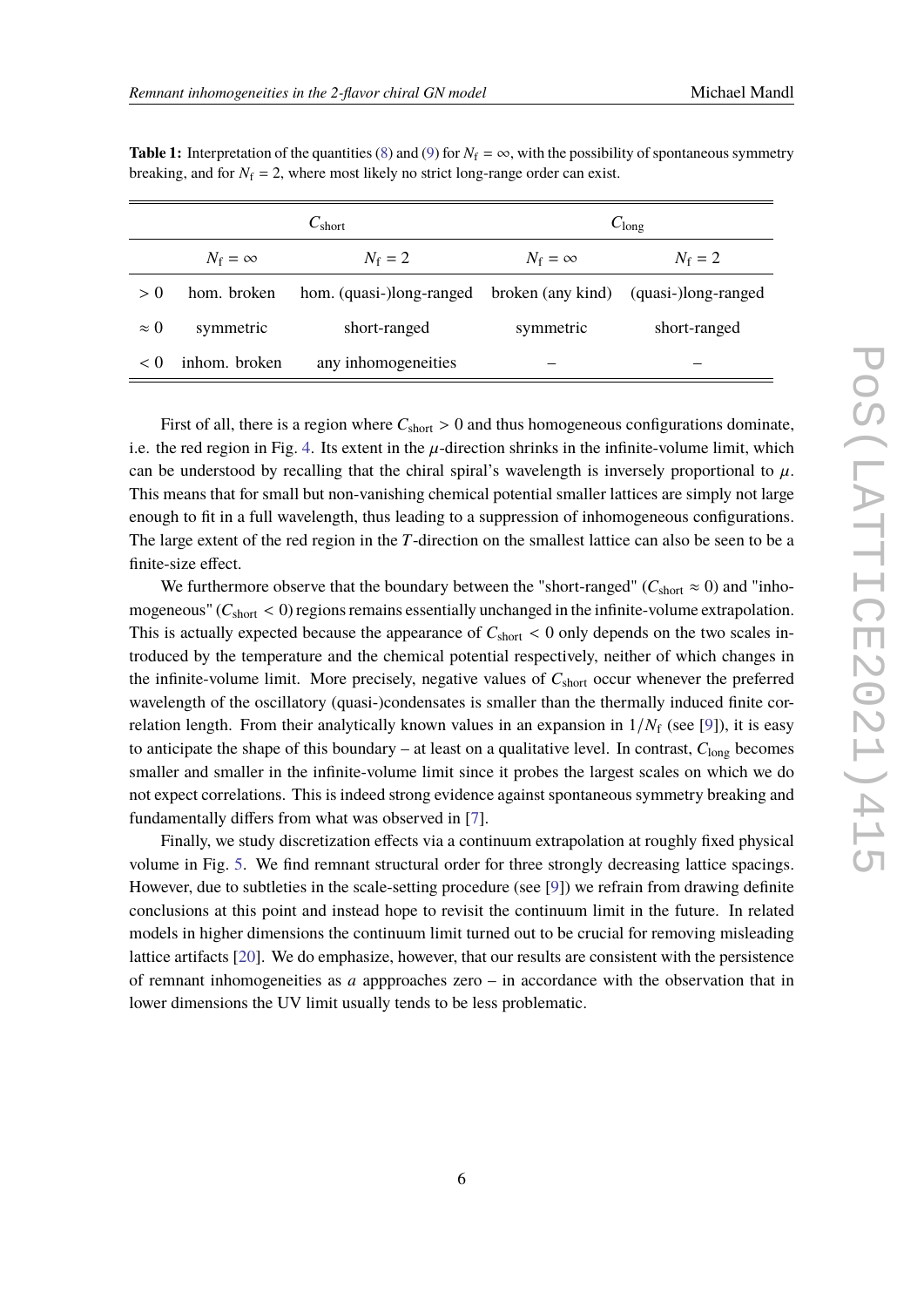<span id="page-6-0"></span>

**Figure 4:** From left to right: infinite-volume extrapolation of the  $(\mu, T)$  phase diagram at fixed lattice spacing; top row: using  $C_{short}$  (Eq. [\(8\)](#page-4-1), taken from [\[9\]](#page-7-7)) ; bottom row: using  $C_{long}$  (Eq. [\(9\)](#page-4-2)).

<span id="page-6-1"></span>

**Figure 5:** From left to right: continuum extrapolation of the  $(\mu, T)$  phase diagram at roughly fixed physical volume; top row: using  $C_{short}$  (Eq. [\(8\)](#page-4-1), taken from [\[9\]](#page-7-7)); bottom row: using  $C_{long}$  (Eq. [\(9\)](#page-4-2)).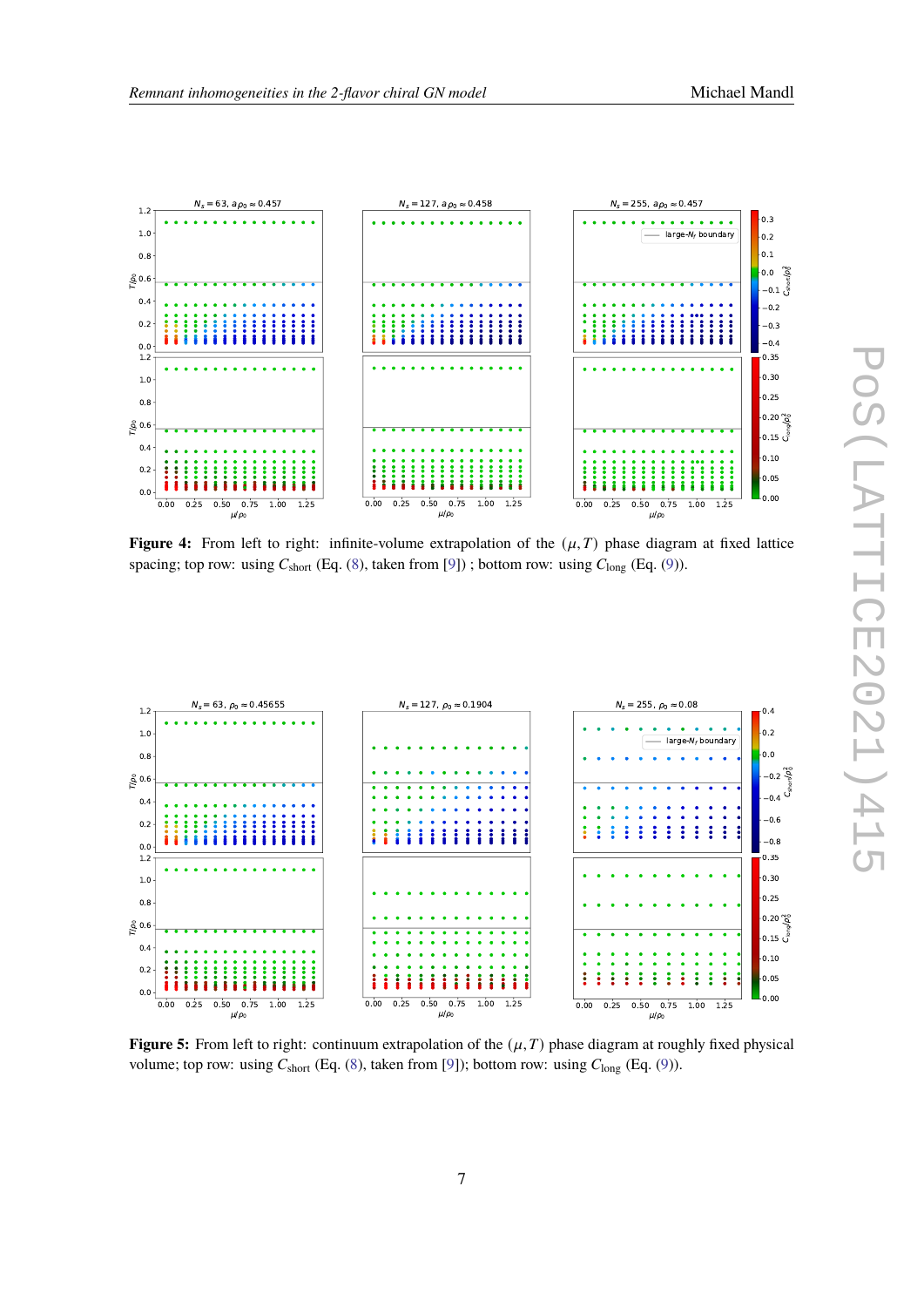# **Acknowledgments**

We are indebted to Laurin Pannullo, Marc Wagner, Marc Winstel and Andreas Wipf for numerous enlightening discussions and previous collaborations on inhomogeneous condensates. We furthermore thank Björn Wellegehausen for providing the simulation code base used in this work. This work has been funded by the Deutsche Forschungsgemeinschaft (DFG) under Grant No. 406116891 within the Research Training Group RTG 2522/1. The numerical simulations were performed on resources of the Friedrich Schiller University of Jena supported in part by the DFG grants INST 275/334-1 FUGG and INST 275/363-1 FUGG.

#### **References**

- <span id="page-7-0"></span>[1] Y. Nambu and G. Jona-Lasinio, *Dynamical Model of Elementary Particles Based on an Analogy with Superconductivity. I*, *Phys. Rev.* **1** [\(1961\) 345.](https://doi.org/10.1103/PhysRev.122.345)
- <span id="page-7-1"></span>[2] D.J. Gross and A. Neveu, *Dynamical symmetry breaking in asymptotically free field theories*, *[Phys. Rev. D](https://doi.org/10.1103/PhysRevD.10.3235)* **10** (1974) 3235.
- <span id="page-7-2"></span>[3] V. Schön and M. Thies, *Emergence of the Skyrme crystal in Gross-Neveu and 't Hooft models at finite density*, *Phys. Rev. D* **62** [\(2000\) 096002](https://doi.org/10.1103/PhysRevD.62.096002) [[arXiv:hep-th/0003195](https://arxiv.org/abs/arXiv:hep-th/0003195)].
- <span id="page-7-8"></span>[4] V. Schön and M. Thies, *2D model field theories at finite temperature and density*, *(2001)* [[arXiv:hep-th/0008175](https://arxiv.org/abs/arXiv:hep-th/0008175)].
- <span id="page-7-3"></span>[5] M. Thies and K. Urlichs, *Revised phase diagram of the Gross-Neveu model*, *[Phys. Rev. D](https://doi.org/10.1103/PhysRevD.67.125015)* **67** [\(2003\) 125015](https://doi.org/10.1103/PhysRevD.67.125015) [[arXiv:hep-th/0302092](https://arxiv.org/abs/arXiv:hep-th/0302092)].
- <span id="page-7-4"></span>[6] M. Thies, *From relativistic quantum fields to condensed matter and back again: updating the Gross-Neveu phase diagram*, *J. Phys. A* **39** [\(2006\) 12707](https://doi.org/10.1088/0305-4470/39/41/S04) [[arXiv:hep-th/0601049](https://arxiv.org/abs/arXiv:hep-th/0601049)].
- <span id="page-7-5"></span>[7] J. Lenz, L. Pannullo, M. Wagner, B.H. Wellegehausen and A. Wipf, *Inhomogeneous phases in the Gross-Neveu model in 1+1 dimensions at finite number of flavors*, *[Phys. Rev. D](https://doi.org/10.1103/PhysRevD.101.094512)* **101** [\(2020\) 094512](https://doi.org/10.1103/PhysRevD.101.094512) [[arXiv:2004.00295](https://arxiv.org/abs/arXiv:2004.00295)].
- <span id="page-7-6"></span>[8] J.J. Lenz, L. Pannullo, M. Wagner, B.H. Wellegehausen and A. Wipf, *Baryons in the Gross-Neveu model in 1+1 dimensions at finite number of flavors*, *[Phys. Rev. D](https://doi.org/10.1103/PhysRevD.102.114501)* **102** (2020) [114501](https://doi.org/10.1103/PhysRevD.102.114501) [[arXiv:2007.08382](https://arxiv.org/abs/arXiv:2007.08382)].
- <span id="page-7-7"></span>[9] J.J. Lenz, M. Mandl and A. Wipf, *Inhomogeneities in the* 2*-Flavor Chiral Gross-Neveu Model*, *(2021)* [[arXiv:2109.05525](https://arxiv.org/abs/arXiv:2109.05525)].
- <span id="page-7-9"></span>[10] G. Başar, G.V. Dunne and M. Thies, *Inhomogeneous condensates in the thermodynamics of the chiral NJL*<sup>2</sup> *model*, *Phys. Rev. D* **79** [\(2009\) 105012](https://doi.org/10.1103/PhysRevD.79.105012) [[arXiv:0903.1868](https://arxiv.org/abs/arXiv:0903.1868)].
- <span id="page-7-10"></span>[11] N.D. Mermin and H. Wagner, *Absence of Ferromagnetism or Antiferromagnetism in One- or Two-Dimensional Isotropic Heisenberg Models*, *[Phys. Rev. Lett.](https://doi.org/10.1103/PhysRevLett.17.1133)* **17** (1966) 1133.